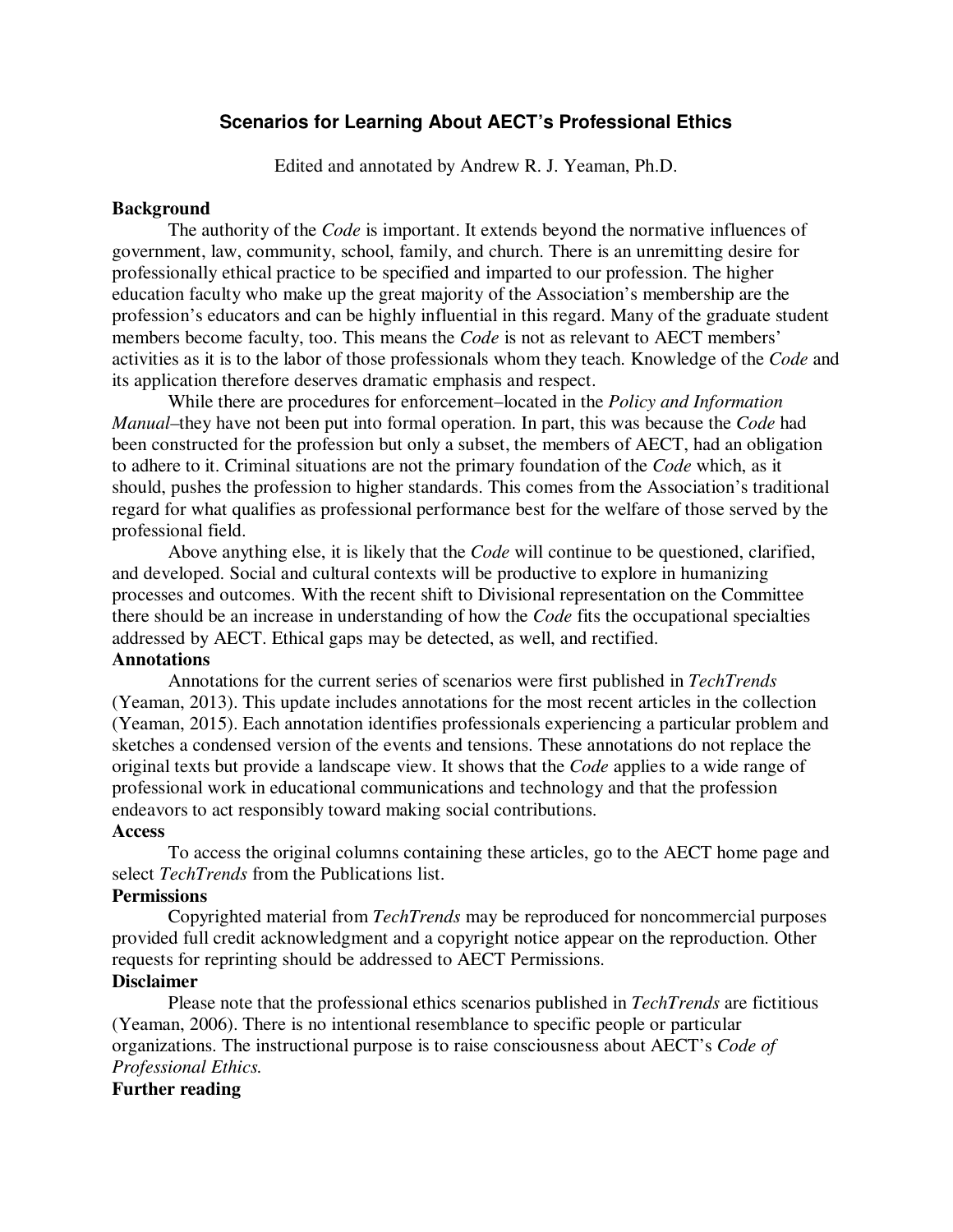In conclusion, here are some suggestions for further reading related to the general topic. Welliver's book on AECT's professional ethics is a classic because it was the first attempt at a synthesis (2001). Instructional design and performance technology perspectives are provided by Davidson-Shivers and Rasmussen (2007). Detailed discussion of the emergence of professional ethics for educational technologists is given by three former Chairs of the Professional Ethics Committee (Yeaman, Eastmond, & Napper, 2008). Moore and Ellsworth take a research point of view on ethics, professional ethics, and design (2014).

 For the past quarter of a century there has been a column on professional ethics in *TechTrends*. The first title was Ethics Today. From 1989 to 1995 there were 27 articles and one more in 1998. The column was revived as Ethically Speaking in 2001 and it ran until 2003, having published nine articles. Since 2004 the *TechTrends* column has been named Professional Ethics and the quantity of articles printed numbers over 50.

### **References**

- Davidson-Shivers, G. V., & Rasmussen, K. L. (2007). Competencies for instructional design and technology professionals. In R. A. Reiser & J. V. Dempsey (Eds.), *Trends and issues in instructional design and technology* (2nd ed.)*.* (pp. 271-286). Upper Saddle River, NJ: Pearson / Merrill Prentice Hall.
- Moore, S. L., & Ellsworth, J. B. (2014). Ethics of educational technology. In J. M. Spector, M. D. Merrill, J. Elen, & M. J. Bishop (Eds.), *Handbook of research on educational communications and technology* (4th ed.)*.* (pp. 113-127). New York: Springer. doi: 10.1007/978-1-4614-3185-5\_10
- Welliver, P. W. (2001). *A code of professional ethics: A guide to professional conduct in the field of educational communications and technology*. Bloomington, IN: Association for Educational Communications and Technology.
- Yeaman, A. R. J. (2006). Scenarios and principles. *TechTrends, 50*(2), 10-11.
- Yeaman, A. R. J. (2013). Annotated scenarios. *TechTrends, 57*(4), 14-16.
- Yeaman, A. R. J. (2015). Words, words, words. *TechTrends, 59*(2), 10-12.
- Yeaman, A. R. J., Eastmond, J. N., & Napper, V. S. (2008). Professional ethics and educational technology. In A. Januszewski & M. Molenda (Eds.), *Educational technology: A definition with commentary*. (pp. 283-326). New York: Lawrence Erlbaum Associates / Taylor & Francis Group.

### **The AECT Code of Professional Ethics Annotated: 2015**

## Section 1 Commitment to the Individual Learner<sup>1</sup> **Principle 1.**

 $\overline{a}$ 

Belland, B. R. (2010). A gray day for science standards. *TechTrends, 54*(5), 18-19.

 An instructional designer is commissioned to produce science materials for middle schools. The state is paying her to support the students in passing the science standards test. She believes that an investigative approach to learning will produce the best results. In looking at the topic of atmosphere and air pollution she is dismayed to discover the test requires generalized knowledge from oversimplified models. How can she encourage independent learning and alternate viewpoints?

<sup>&</sup>lt;sup>1</sup> The usual understanding is that *individual* refers to caring for the learner because the learner is an individual.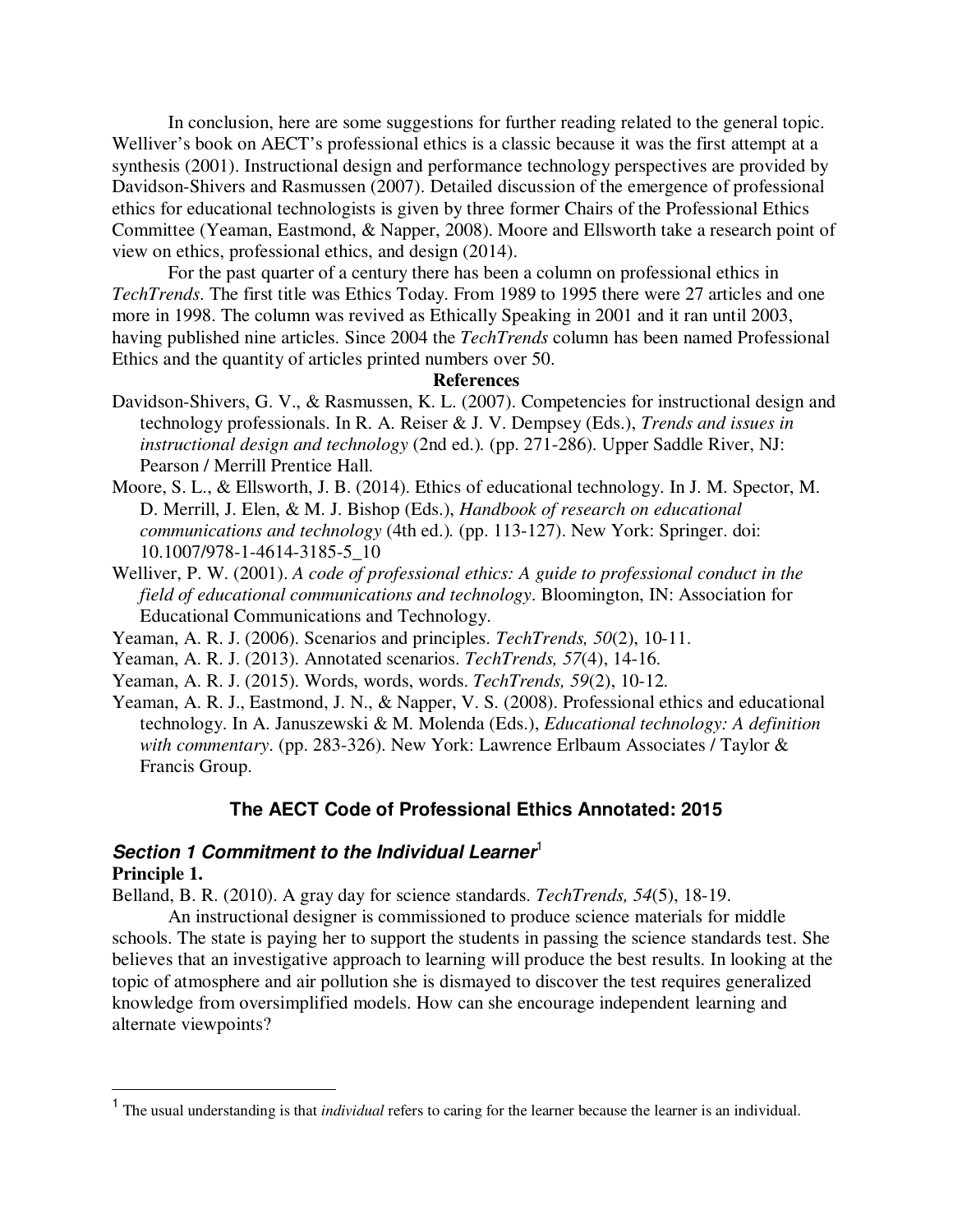## **Principle 2.**

Morris, B. J. (2009). "It's not about you, Ms. McInney." *TechTrends, 53*(3), 29.

 A high school media specialist refuses to include 'controversial' books in the library collection. An English teacher wants to use them to interest her students and plans a display on censorship. However, media specialists need to be sure students are given 'access to materials of varying points of view'.

## **Principle 3.**

Brewer, E. (2007). Admissions decisions and accommodations for disability. *TechTrends, 51*(1), 16.

 A college admissions committee considers a masters program application from a deaf student. There may be insufficient support for his special needs as well as unfair prejudices.

Bradshaw, A. C. (2014). Progress can really set you back. *TechTrends, 58*(6), 10-11.

 Caught up in the rush to adopt innovative devices, a college technology coordinator experiences a Kafkaesque nightmare. A trial program causes responsibilities to grow and complexities to diverge. It is as if the original plan had not been thought through, particularly in not anticipating needs for increased access.

## **Principle 4.**

Callary, J. (2011). School web sites require privacy rule upgrade. *TechTrends, 55*(2), 28-29.

 The technologist responsible for several schools' web sites is concerned about pictures being copied. Sometimes they are used in nasty ways. What can she do to protect the privacy of the students?

## **Principle 5.**

Napper, V. (2008). Choosing new chairs for a computer lab. *TechTrends, 52*(3), 8.

 A computer coordinator in an elementary school is faced with computer lab chairs wearing out and breaking. Accidents are taking place. Buying more lunchroom chairs would be an inexpensive short term solution. Proper computer chairs are more comfortable. Nevertheless, they cost more. Although justification is required for claims of improvements in either academic achievement or safety, there is relevant research in ergonomics.

## **Principle 6.**

Yeaman, A. R. J. (2006). Protecting learners from technology. *TechTrends, 50*(2), 11.

 The district media supervisor visits a middle school and informs the school librarian that some of the library's computer stations are unsafe. Instead of buying new units, old furniture has been repurposed and it is unsatisfactory. The reason this happened is that lust for more computers predominates.

### **Principle 7.**

Hall, L. D. (2007). Making software choices benefit all children. *TechTrends, 51*(1), 15-16. An elementary principal discovers that the new mathematics software is unlikely to be effective with the school's limited English speaking students. Just what is going on here?

## **Principle 8.**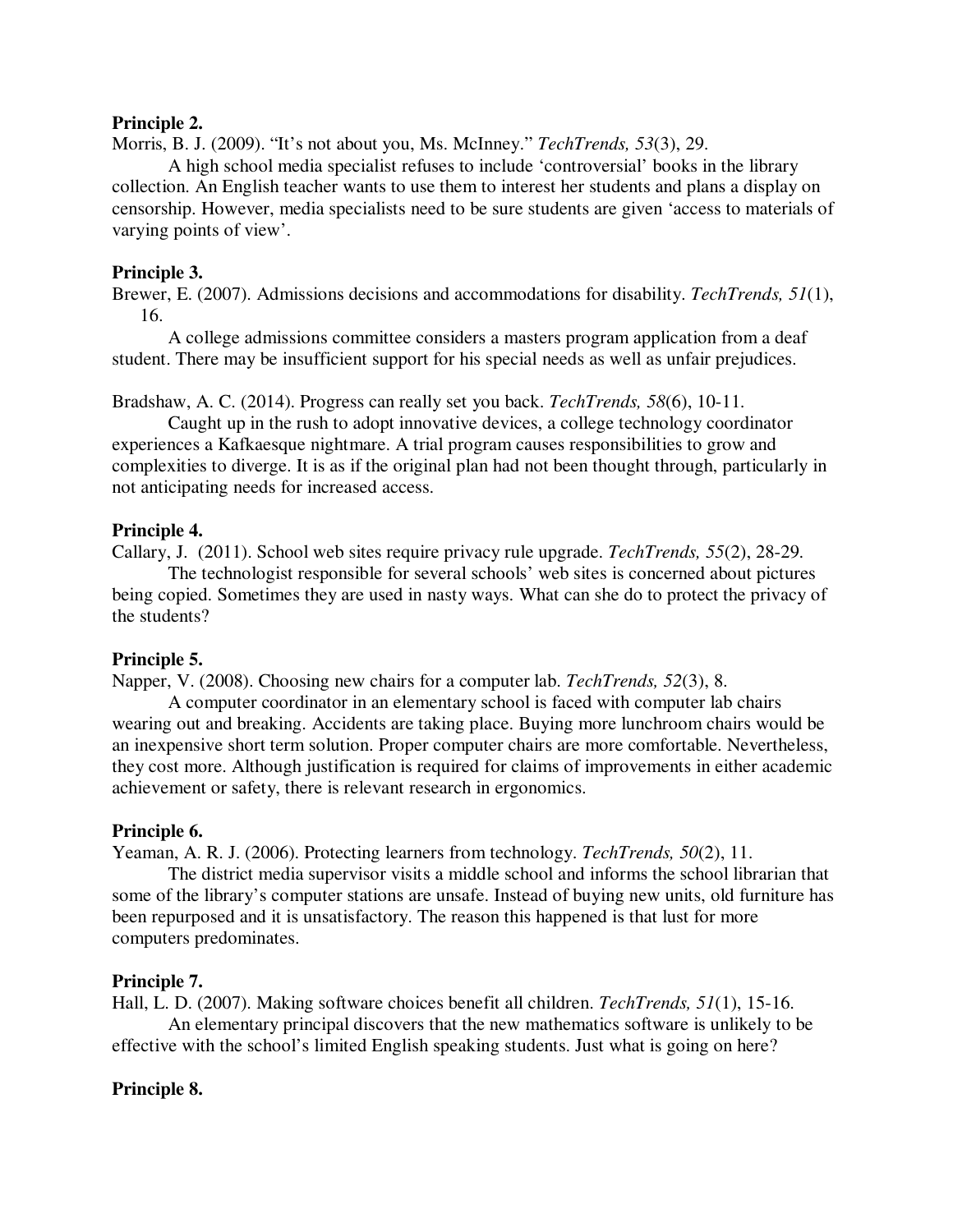Hall, L. D. (2011). How do you see Native Americans? *TechTrends, 55*(3), 14-15.

 A school library media specialist plans a collaborative project with a third grade teacher. She realizes the teacher–while not consciously racist–is furthering racial prejudice through her actions. The teacher is selecting cultural images for instruction on the basis of them being easy to obtain and use and not considering whether or not they are accurate.

## **Principle 9**.

Napper, V. S. (2011). Overwhelmed and behind schedule. *TechTrends, 55*(6), 13-14.

 An instructional materials designer tells her intern to put aside his academic project. He must work on a set of revision chores received from her manager. The work was suddenly assigned even though she is already fully committed. The tense situation shows that supervisors can forget their interns should be properly regarded as learners.

# **Section 2 Commitment to Society**

## **Principle 1.**

Walster, D. (2011). Representing institutions: Distinguishing between the official view and your own view is not always simple. *TechTrends, 55*(1), 21-22.

 A high school librarian discovers the district library and technology coordinator has imperiously cancelled a popular magazine subscription, thinking it to be inappropriate. While the institutional selection policy is mentioned, the focus here is on both of the professionals erroneously preferring to stick with their personal judgments.

## **Principle 2.**

Eastmond, N., & Hayden, R. (2006). How can I tell the truth? *TechTrends, 50*(3), 13.

 The media services director at a college finds that how people represent situations, including what work has been accomplished, varies in accuracy. Truth has become uncomfortably flexible. He must decide how honest he can be when preparing his own reports.

## **Principle 3.**

Martin, S. (2012). To be an early adopter. *TechTrends, 56*(5), 10-12.

 The coordinator of instructional technology at a state university is asked to move to a somewhat inferior learning management system. He is promised a reward for his affiliation and endorsement.

## **Principle 4.**

Butler, R. P. (2006). Giving and receiving favors. *TechTrends, 50*(6), 10.

 A professor of educational technology is offered a paid research position on a three year grant with a school district. The Associate Superintendent asks for a favor in the form of getting her niece appointed as a graduate assistant.

## **Principle 5.**

Forthcoming.

## **Principle 6.**

Yeaman, A. R. J. (2012). How green was my screen? *TechTrends, 56*(3), 12.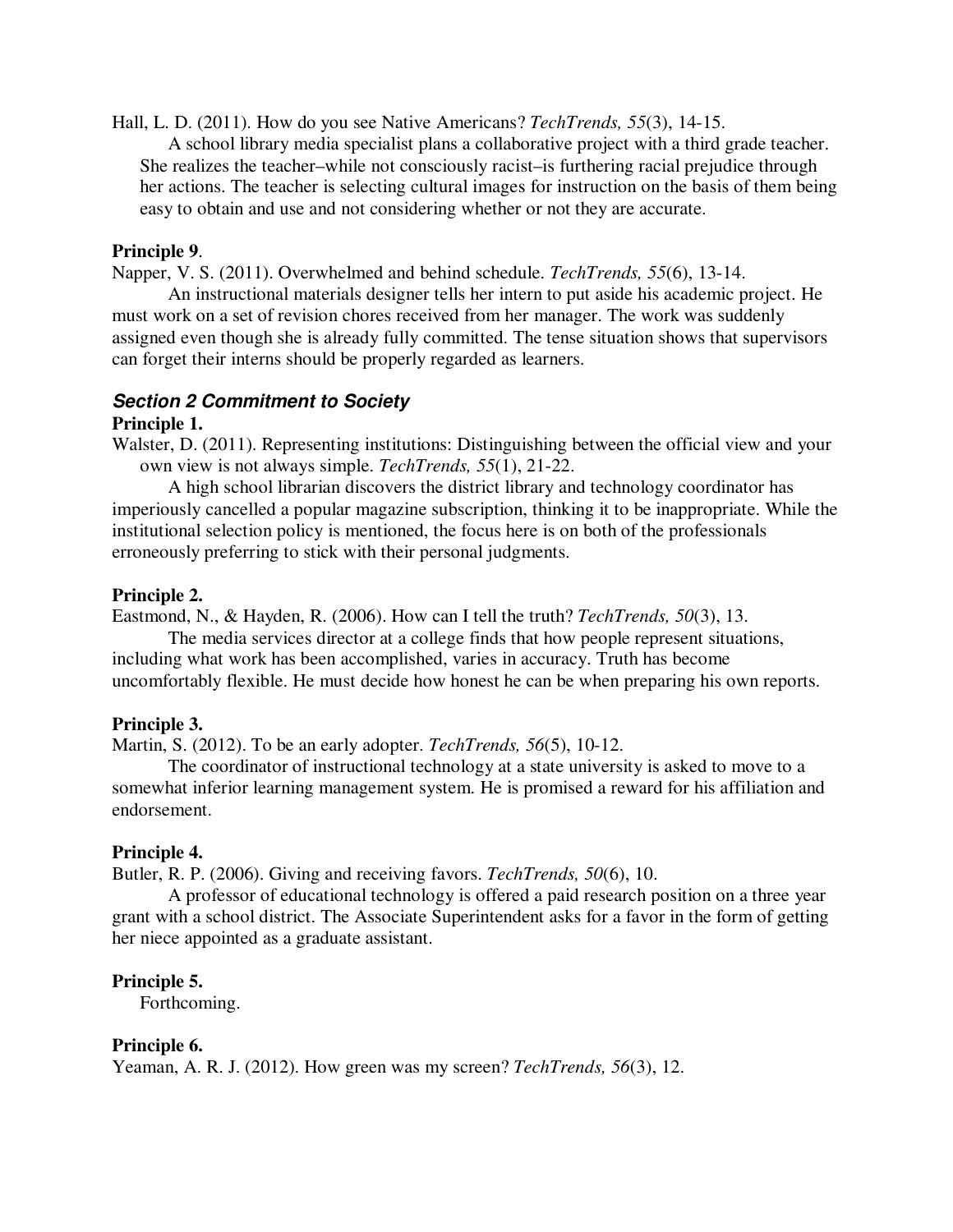A middle school teacher is examining materials for teaching about the environment and realizes that educational technology may have unanticipated effects. The librarian works with the teacher on this question. They report their answers to the district technology committee. Together, they hope to increase environmental awareness and responsibility.

Belland, B. R. (2013). Our students deserve the very best. *TechTrends, 57*(5), 6-7.

 The race for more computer power and speedier computers is giving educators a headache. The solutions available to a school technology coordinator appear to generate further obstacles. Among these are environmentally irresponsible recycling and socially irresponsible recycling.

# **Section 3 Commitment to the Profession**

## **Principle 1.**

Eastmond, N. (2014). Welcoming varying points of view. *TechTrends, 58*(2), 11-12.

 A program planner for an international conference discovers that colleagues from some parts of the world are late in sending in their proposals. Is it right to intervene in the process and place them on the program?

Yeaman, A. R. J. (2014). Let's not and say we did. *TechTrends, 58*(4), 5-6.

 Two conference program planners have decided to eliminate any proposal that feels like an oddball to them. Formal review is sidestepped along with consideration of what appear to be provocative topics. The planners then show a couple of the abstracts they have rejected to a third planner.

## **Principle 2.**

Kim, C. (2014). Game or no game. *TechTrends, 58*(1), 14.

 A principal agrees to volunteer teachers and their classes so that instructional software can be tested. One of the algebra teachers objects to using computer games for learning. How far can the principal go with this idea without becoming coercive?

## **Principle 3.**

Sugar, W. (2010). Help wanted. *TechTrends, 54*(3), 19.

 A longterm adjunct professor who is teaching in a university's instructional technology program also runs his own business. He is a media production expert and was sent to the AECT conference so he might learn what to do to increase interest in media production. While he is there, he finds and hires a new instructional media specialist for his business. He is criticized for not having dedicated 100% of his time to raising the department's enrollment.

 Most AECT professional ethics principles relate to what is good practice in the profession in general. This one, however, specifies members of the Association–most of whom are academics. The illustrative article also offers an instructional bonus in presenting a scene where there may be an unfair or unjust accusation, depending on how the reader takes the organizational dynamics.

### **Principle 4.**

Walster, D. (2007). Sharing network security information. *TechTrends, 51*(4), 14.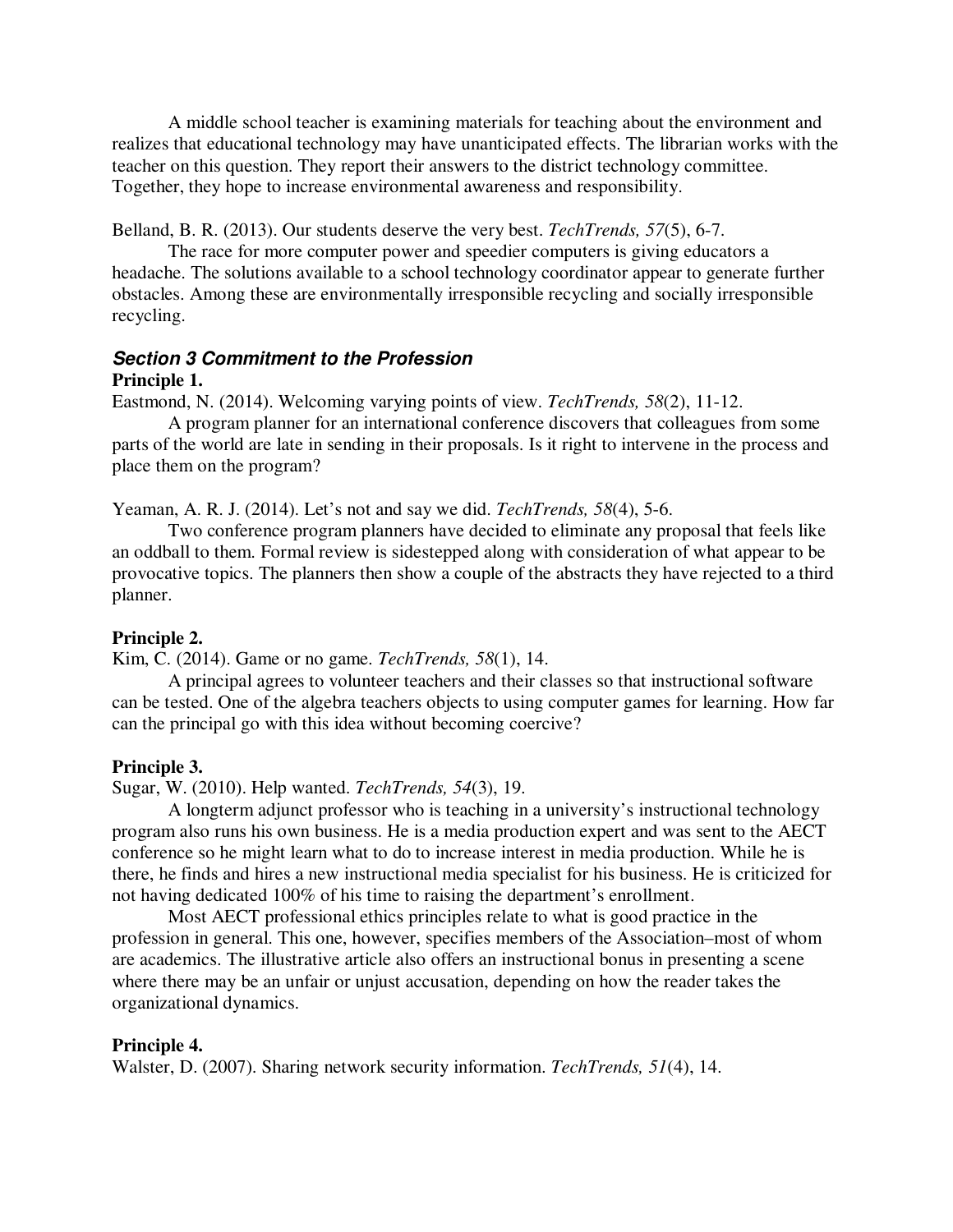A school library media specialist also serves as a school's network coordinator. After attending a professional development workshop, a problem appears regarding disseminating what was learned. The workshop was on computer security. In order to understand things thoroughly, the participants had to learn how to spy on what people were doing and how to create damage. The problem comes from the school's requirement that anyone attending a workshop is obliged to share what was learned with everyone else in the school.

## **Principle 5.**

Branch, R. M. (2013). Hype or the real deal? *TechTrends, 57*(4), 16.

 Your team needs to be outstandingly competitive so you can be awarded the desired project. What are you going to do when you discover your colleagues are putting such a good spin on things that the proposal does not match reality? This is not only a test of your loyalty but also an ethical question about your responsibility as a professional.

#### **Principle 6.**

Rysavy, M. (2013). Professional business or personal? *TechTrends, 57*(3), 6.

 A high school computer teacher has her plans accepted for updating her computer lab. While the funding has been approved, the refurbishment cost is large enough to necessitate competitive bids for a contract. However, there is a way to get around that requirement so the new computer lab can be ready for the start of the school year.

## **Principle 7.**

Spannaus, T. W. (2014). What if? *TechTrends, 58*(5), 11.

 Some doubts have been raised that one of the instructional designers will not be sufficiently experienced to take on a project efficiently. What are the options? Should the person be replaced, at least for the time being?

#### **Principle 8.**

Butler, R. P. (2015). How do you tell a faculty member to respect copyright? *TechTrends, 59*(1) 12-13.

 The school librarian believes a teacher is almost certainly disregarding copyright in reproducing instructional materials and distributing them to students. Are there some ways in which the professional obligation to intervene can produce outcomes that are positive?

#### **Principle 9.**

Yeaman, A. R. J. (2015). If it was illegal the technology wouldn't allow it. *TechTrends, 59*(3). Forthcoming.

#### **Principle 10.**

Belland, B. R., & Belland, J. C. (2008). A case study gone awry. *TechTrends, 52*(1), 15.

 A researcher is faced with one of the three participants in his longterm case study wishing to drop out. The participant has found a selection from his recorded and transcribed words to be unacceptable. Although the researcher believes the quotations are valuable and a consent form has been signed, the participant wishes to withdraw.

Brown, C. A. (2011). A golden opportunity to gather "authentic data". *TechTrends, 55*(4), 13-15.